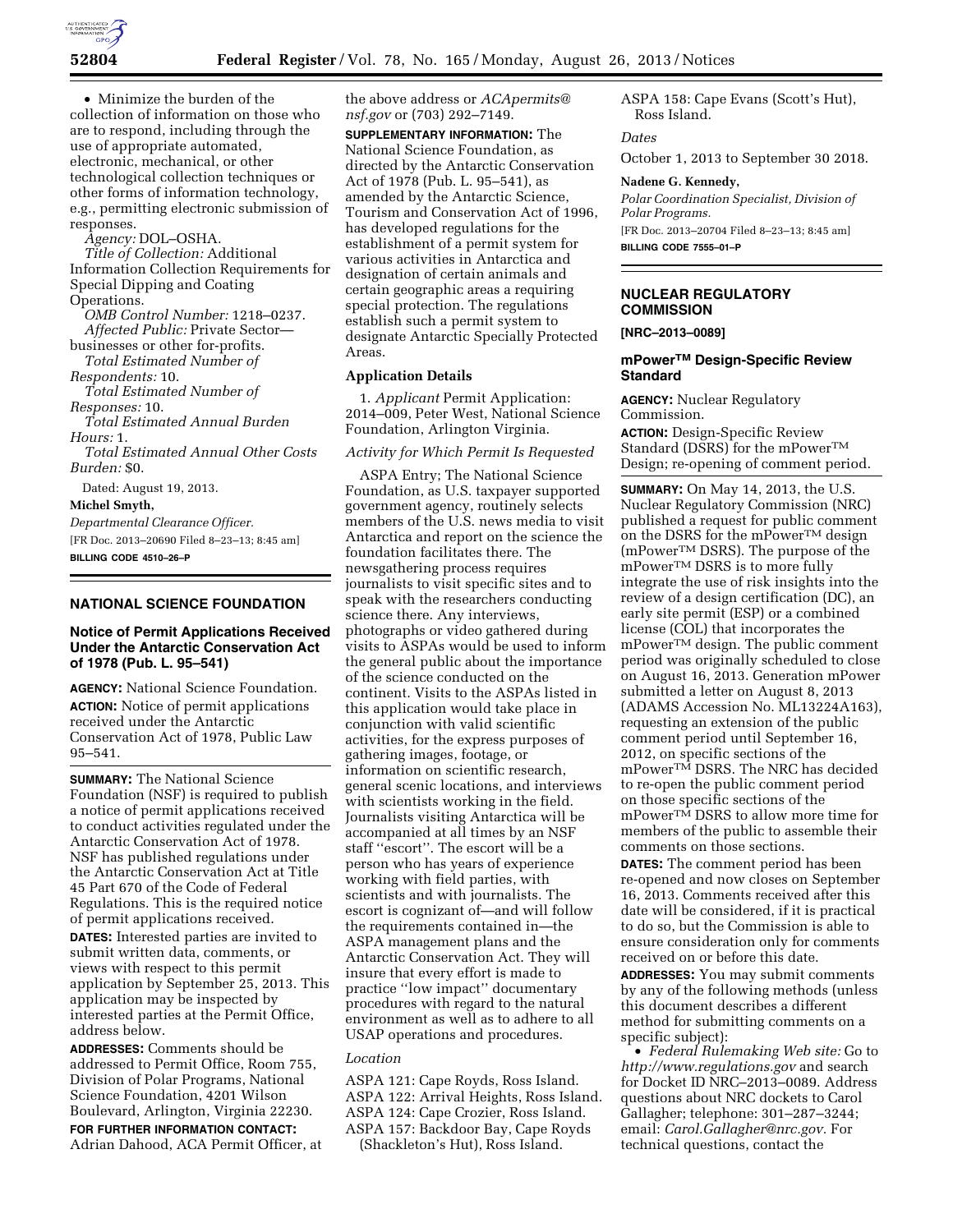individual(s) listed in the **FOR FURTHER INFORMATION CONTACT** section of this document.

• *Mail comments to:* Cindy Bladey, Chief, Rules, Announcements, and Directives Branch (RADB), Office of Administration, Mail Stop: 3WFN 06– 44M, U.S. Nuclear Regulatory Commission, Washington, DC 20555– 0001.

For additional direction on accessing information and submitting comments, see ''Accessing Information and Submitting Comments'' in the **SUPPLEMENTARY INFORMATION** section of this document.

#### **FOR FURTHER INFORMATION CONTACT:**

Yanely Malave, Office of New Reactors, U.S. Nuclear Regulatory Commission, Washington, DC 20555–0001; telephone: 301–415–1519 or email: *[Yanely.Malave@nrc.gov.](mailto:Yanely.Malave@nrc.gov)* 

### **SUPPLEMENTARY INFORMATION:**

### **I. Accessing Information and Submitting Comments**

### *A. Accessing Information*

Please refer to Docket ID NRC–2013– 0089 when contacting the NRC about the availability of information regarding this document. You may access publicly-available information related to this action by the following methods:

• *Federal Rulemaking Web site:* Go to *<http://www.regulations.gov>* and search for Docket ID NRC–2013–0089.

• *NRC's Agencywide Documents Access and Management System (ADAMS):* You may access publiclyavailable documents online in the NRC Library at *[http://www.nrc.gov/reading](http://www.nrc.gov/reading-rm/adams.html)[rm/adams.html.](http://www.nrc.gov/reading-rm/adams.html)* To begin the search, select ''*ADAMS Public Documents*'' and then select ''*Begin Web-based ADAMS Search.*'' For problems with ADAMS, please contact the NRC's Public Document Room (PDR) reference staff at 1–800–397–4209, 301–415–4737, or by email to *[pdr.resource@nrc.gov.](mailto:pdr.resource@nrc.gov)* The ADAMS accession number for each document referenced in this notice (if that document is available in ADAMS) is provided the first time that a document is referenced and also in the table included in this notice. The DSRS sections are available in ADAMS under the corresponding accession number as describe in Section II, ''Further Information,'' of this notice.

• *NRC's PDR:* You may examine and purchase copies of public documents at the NRC's PDR, Room O1–F21, One White Flint North, 11555 Rockville Pike, Rockville, Maryland 20852.

#### *B. Submitting Comments*

Please include Docket ID NRC–2013– 0089 in the subject line of your comment submission, in order to ensure that the NRC is able to make your comment submission available to the public in this docket.

The NRC cautions you not to include identifying or contact information that you do not want to be publicly disclosed in your comment submission. The NRC posts all comment submissions at *[http://](http://www.regulations.gov) [www.regulations.gov](http://www.regulations.gov)* as well as entering the comment submissions into ADAMS. The NRC does not routinely edit comment submissions to remove identifying or contact information.

If you are requesting or aggregating comments from other persons for submission to the NRC, then you should inform those persons not to include identifying or contact information that they do not want to be publicly disclosed in their comment submission. Your request should state that the NRC does not routinely edit comment submissions to remove such information before making the comment submissions available to the public or entering the comment submissions into ADAMS.

# **II. Further Information**

#### *A. Background*

In 2010, the Commission provided direction to the staff on the preparation for, and review of, small modular reactor (SMR) applications, with a nearterm focus on integral pressurized water reactor (iPWR) designs. The Commission directed the staff to more fully integrate the use of risk insights into pre-application activities and the review of applications and, consistent with regulatory requirements and Commission policy statements, to align the review focus and resources to risksignificant structures, systems, and components and other aspects of the design that contribute most to safety in order to enhance the effectiveness and efficiency of the review process. The Commission directed the staff to develop a design-specific, risk-informed review plan for each SMR design to address pre-application and application

review activities. An important part of this review plan is the DSRS. This DSRS for the mPowerTM design is the result of the implementation of the Commission's direction.

#### *B. DSRS for the mPowerTM Design*

As part of the mPowerTM DSRS, the NRC's Office of New Reactors has issued the mPowerTM Design-Specific Review Standard Scope and Safety Review Matrix (ADAMS Accession No. *ML13088A252)* to reflect the integration of risk insights into the review of applications submitted for the mPowerTM DC and ESPs or COLs that incorporate the mPowerTM design under part 52 of Title 10 of the *Code of Federal Regulations.* The mPowerTM DSRS reflects current staff review methods and practices based on the integration of risk insights and, where appropriate, lessons learned from NRC reviews of DC and COL applications completed since the last revision of the Standard Review Plan.

#### *C. Re-Opening of Comment Period*

On May 14, 2013 (78 FR 28258), the NRC published a request for public comment on the mPowerTM DSRS. The public comment period was originally scheduled to close on August 16, 2013. Generation mPower submitted a letter on August 8, 2013 (ADAMS Accession No. ML13224A163), requesting an extension of the public comment period until September 16, 2013, on specific sections of the mPower<sup>TM</sup> DSRS. The NRC has decided to re-open the public comment period on those specific sections of the mPower™ DSRS to allow more time for members of the public to assemble their comments on those sections. The NRC did not receive a request to extend the comment period on the additional sections in the May 14, 2013, request for public comment; and believes the original 90-day public comment period afforded for those sections is sufficient.

Specifically, we request comment on the sufficiency of the proposed technical content of the individual mPowerTM DSRS sections, identified in the following table, that were revised or developed to incorporate design-specific review guidance based on features of the mPowerTM reactor design.

| Section | Design-specific review standard title | ADAMS No.                                                 |
|---------|---------------------------------------|-----------------------------------------------------------|
|         |                                       | MI 13099A204<br>ML13099A205<br>ML13099A209<br>ML13099A298 |
|         |                                       | ML13099A312                                               |